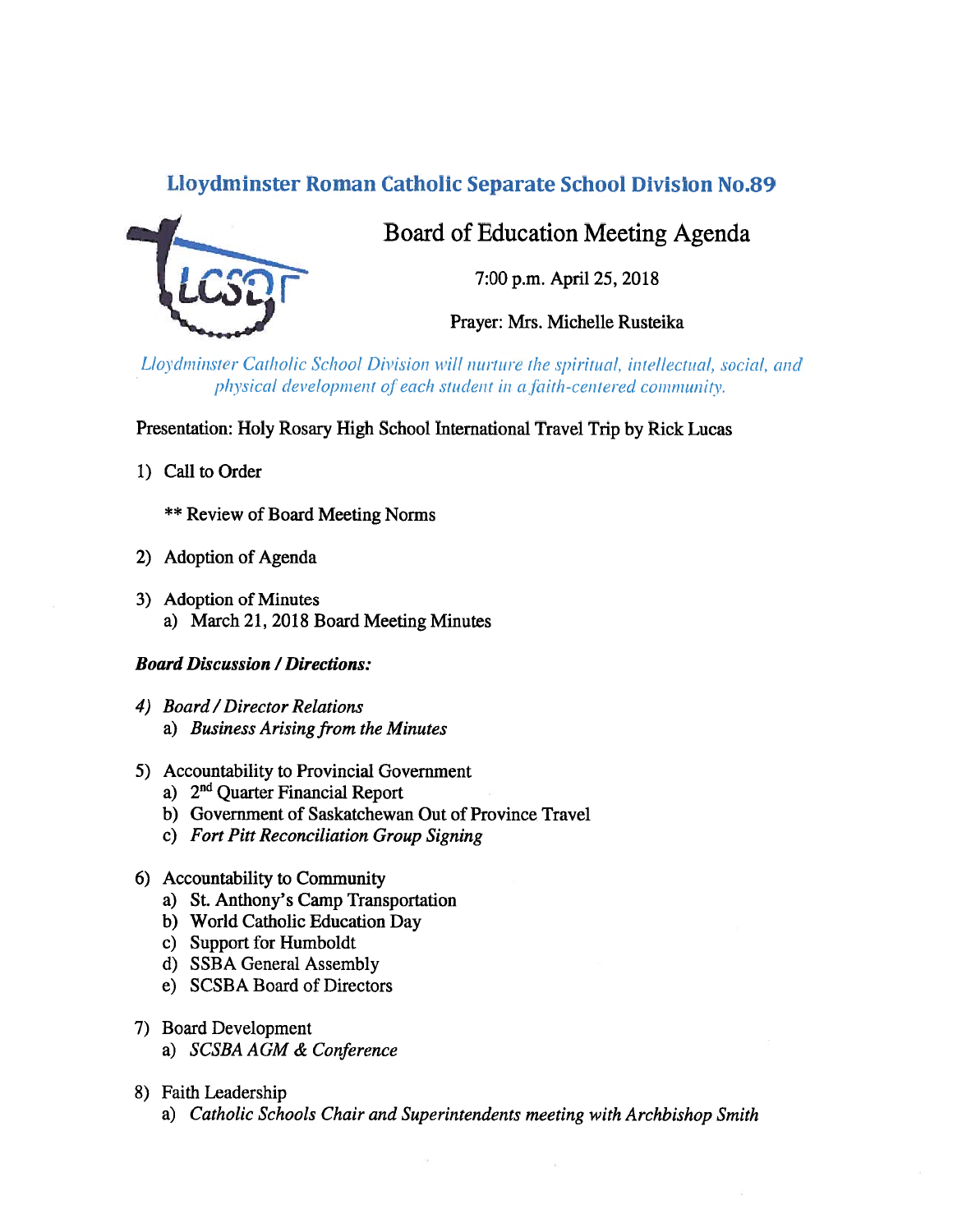- 9) Fiscal Accountability
	- a) Band Room Renovations (RFP)
	- b) Expenditure of Restricted Reserve Parking Lot
	- c) Use of Bus Fleet Expansion Reserve
	- d) Government of Saskatchewan Increased Funding
	- e) School Division Natural Gas Recommendation
- 10) Student Welfare
	- a) Expulsion: Holy Rosary High School
- 11) Policy
	- a) Policy 12

#### Administrative Items:

12) Personnel Management

a) Personnel Report

- 13) Information Items
	- a) Saskatchewan Physical Education Association ADPE Award Plaque
- 14) Correspondence
- 15) Identification of Emergent Items
- 16) Closing Prayer

17) Adjournment

May: Mr. Chris Carnell

 $\leftrightarrow$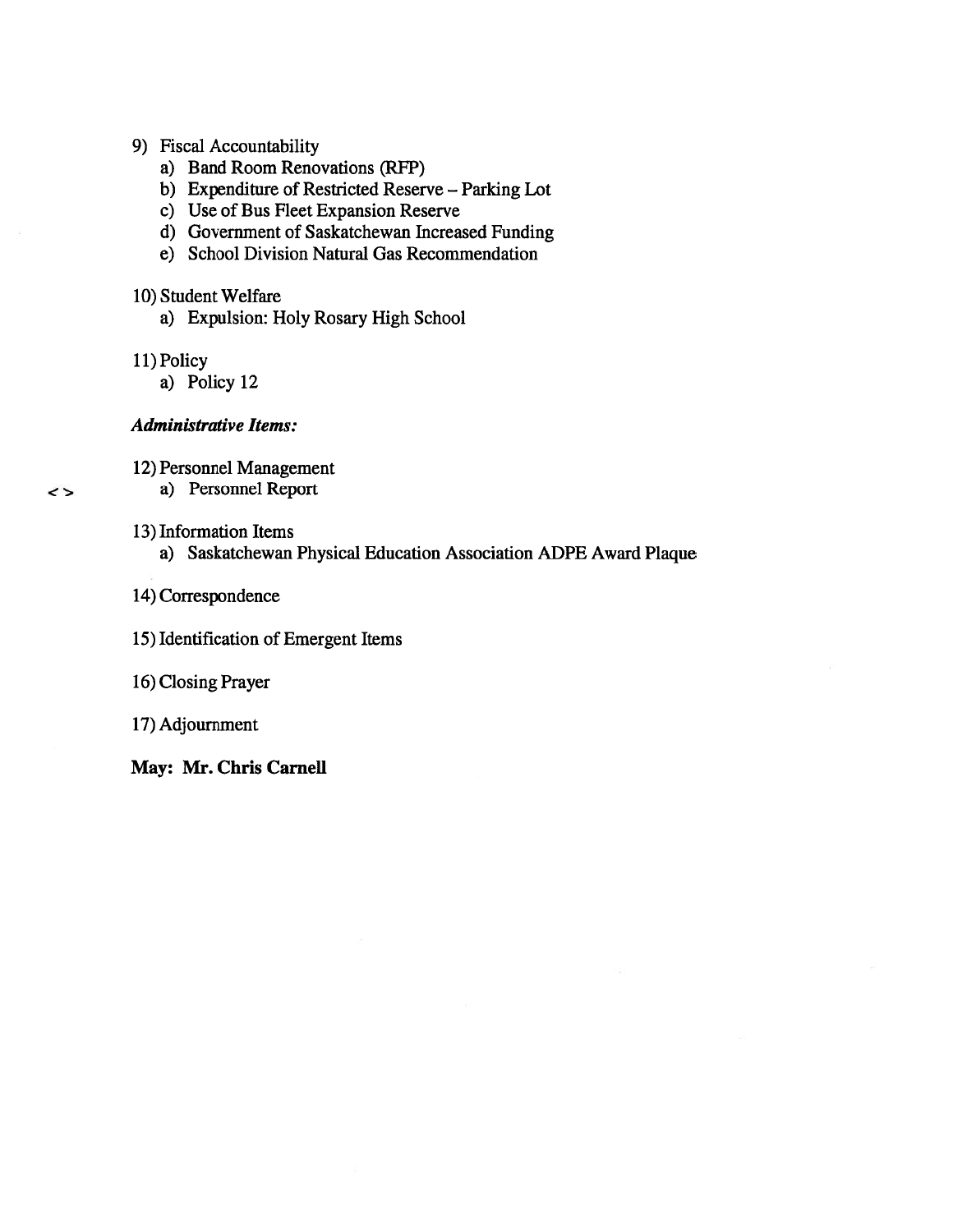### LLOYDMINSTER R.C.S.S.D. #89

### MINUTES OF THE REGULAR BOARD MEETING

### Wednesday, April 25, 2018

TIME AND PLACE: The meeting commenced at 7:02 p.m. in the Board Room.

| <b>ATTENDANCE:</b> | Mrs. Paula Scott (Chair)                          |
|--------------------|---------------------------------------------------|
|                    | Mrs. Michelle Rusteika                            |
|                    | Mrs. Laurie Makichuk                              |
|                    | Mrs. Jill Wytrykusz                               |
|                    | Mrs. Erin MacDuff (arrived at 7:52 pm)            |
|                    | Mr. Calvin Fendelet                               |
|                    | Mr. Nigel McCarthy, Director of Education         |
|                    | Ms. Glenda Kary, Deputy Director of Education     |
|                    | Mr. Kevin Kusch, Deputy Director of Learning      |
| <b>ABSENT:</b>     | Mr. Chris Carnell                                 |
|                    | Mrs. Melanie Stelmaschuk, Chief Financial Officer |

Prayer led by Mrs. Michelle Rusteika.

Presentation: Holy Rosary High School International Travel Trip by Rick Lucas

### ADDITIONS:

9.e. School Division Natural Gas Recommendation

| 18/04/25-01 | Mrs. Jill Wytrykusz moved that the Board of Education adopt |
|-------------|-------------------------------------------------------------|
| Agenda      | the agenda, as amended.                                     |

### **CARRIED**

| 18/04/25-02           | Mrs. Laurie Makichuk moved that the Board of Education      |
|-----------------------|-------------------------------------------------------------|
| <b>March 21, 2018</b> | approve March 21, 2018 Board Meeting minutes, as presented. |
| <b>Minutes</b>        |                                                             |

## **CARRIED**

| 18/04/25-03             | Mrs. Michelle Rusteika moved that the Board of Education          |
|-------------------------|-------------------------------------------------------------------|
| 2 <sup>nd</sup> Quarter | adopt the 2 <sup>nd</sup> Quarter Financial Report, as presented. |
| <b>Financial Report</b> |                                                                   |

# **CARRIED**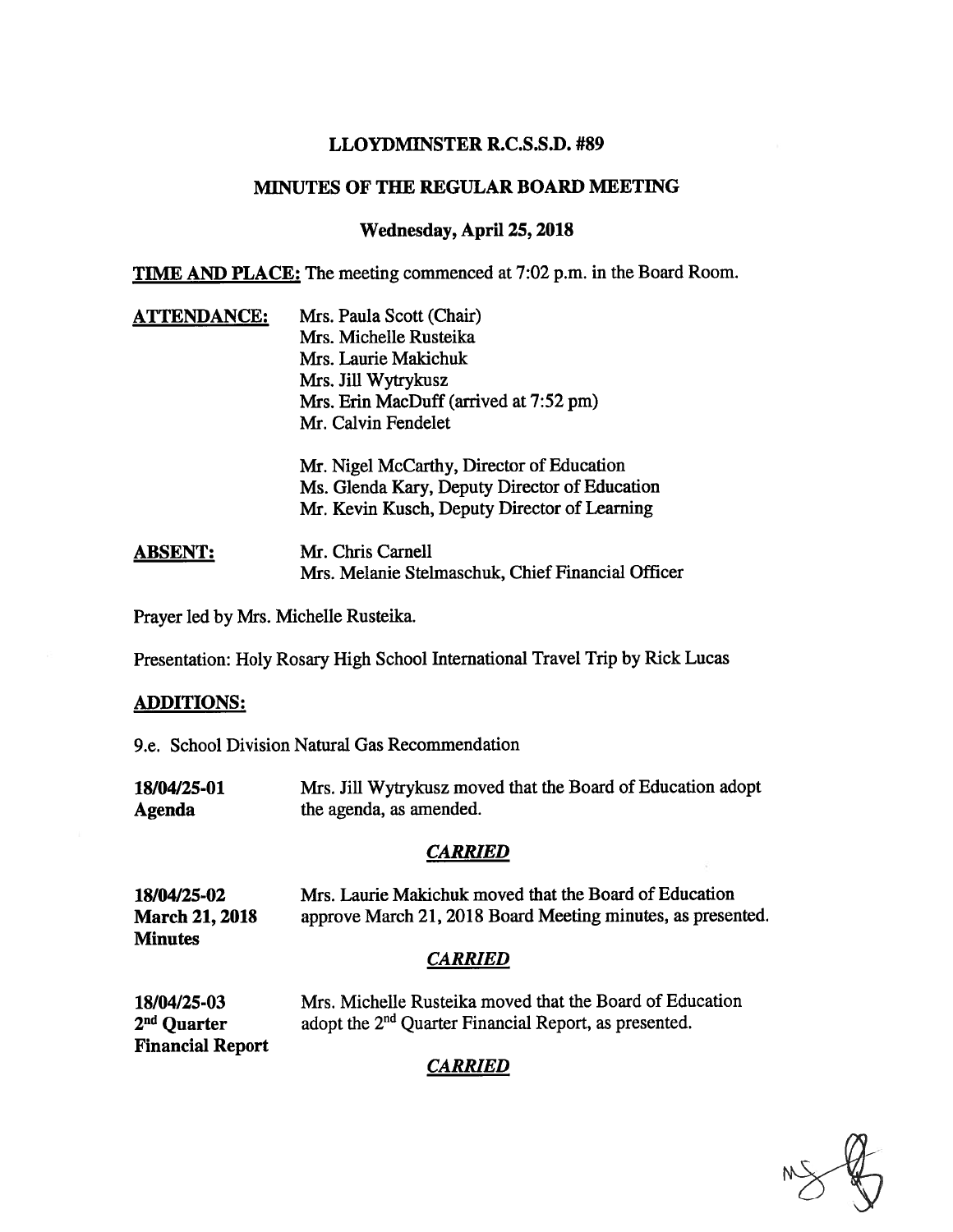| 18/04/25-04           | Mrs. Erin MacDuff moved that the Board of Education             |
|-----------------------|-----------------------------------------------------------------|
| <b>St. Anthony's</b>  | supports the St. Anthony's Community Camp and                   |
| Camp                  | supply 2 of our largest capacity school busses, at no fee other |
| <b>Transportation</b> | than the cost of fuel and permits for two weeks in July 2018.   |

### **CARRIED**

| 18/04/25-05        | Mrs. Laurie Makichuk moved that the Board of Education |
|--------------------|--------------------------------------------------------|
| <b>Band Room</b>   | award the tender for the band room expansion to Bexson |
| <b>Renovations</b> | Construction Ltd., in the amount of \$100,850.00       |
| (RFP)              | plus taxes.                                            |

# **CARRIED**

| 18/04/25-06               | Mrs. Erin MacDuff moved that the Board of Education          |
|---------------------------|--------------------------------------------------------------|
| <b>Expenditure of</b>     | approve the transfer of Grounds/Parking Lot Reserve in the   |
| <b>Restricted Reserve</b> | amount of \$250,000 to Unrestricted Reserves to complete the |
| <b>Parking Lot</b>        | Expansion of the Holy Rosary High School Parking Lot.        |

## **CARRIED**

| 18/04/25-07           | Mrs. Jill Wytrykusz moved that the Board of Education          |
|-----------------------|----------------------------------------------------------------|
| <b>Expenditure of</b> | approve the transfer of Bus Fleet Expansion Reserve            |
| <b>Bus Fleet</b>      | up to the amount of \$200,000 to Unrestricted Reserves for the |
|                       | <b>Expansion Reserve</b> acquisition of new fleet.             |

# **CARRIED**

| 18/04/25-08 | Mrs. Jill Wytrykusz moved to approve tender of a 5.5 year contract |
|-------------|--------------------------------------------------------------------|
| Natural Gas | procuring natural gas until April 30, 2024 with 8760.              |

### CARRIED

18/04/25-09 Mrs. Michelle Rusteika moved that the Board of Education Expulsion: uphold the decision of the Disciplinary Committee to HRHS expel student "A".

### **CARRIED**

| 18/04/25-10       | Mrs. Jill Wytrykusz moved that the Board of Education |
|-------------------|-------------------------------------------------------|
| <b>Expulsion:</b> | uphold the decision of the Disciplinary Committee to  |
| <b>HRHS</b>       | expel student "B".                                    |

# **CARRIED**